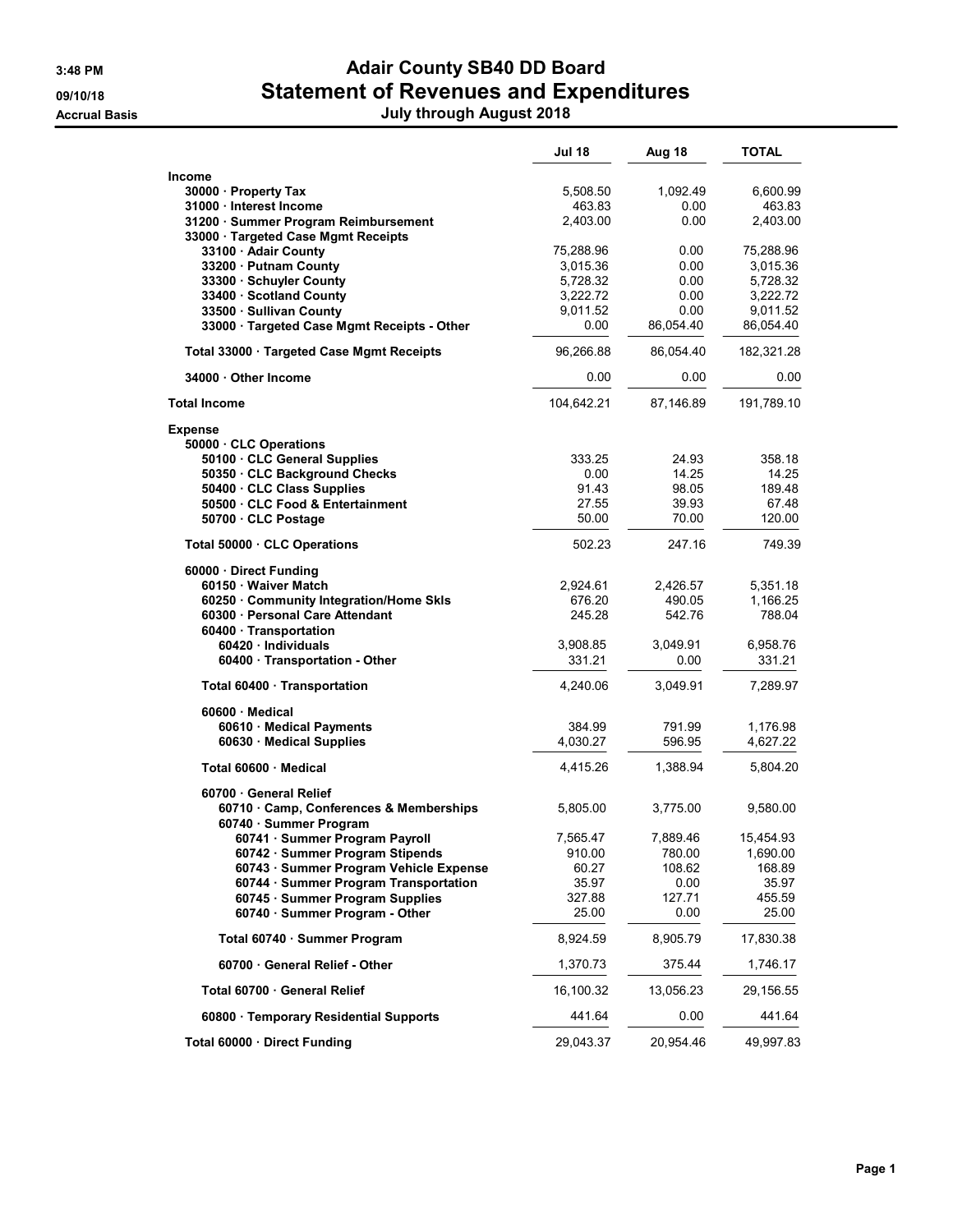# 3:48 PM **Adair County SB40 DD Board** 09/10/18 **Statement of Revenues and Expenditures**

Accrual Basis July through August 2018

|                                                                                                                                                                                                                                      | <b>Jul 18</b>                                           | Aug 18                                                   | <b>TOTAL</b>                                               |
|--------------------------------------------------------------------------------------------------------------------------------------------------------------------------------------------------------------------------------------|---------------------------------------------------------|----------------------------------------------------------|------------------------------------------------------------|
| 61000 · Funding to Other Counties<br>61100 · Funding to Putnam County<br>61200 · Funding to Schuyler County<br>61300 · Funding to Scotland County<br>61400 · Funding to Sullivan County<br>61000 · Funding to Other Counties - Other | 70.08<br>1,439.30<br>449.95<br>1,998.00<br>0.00         | 177.60<br>137.40<br>70.80<br>571.14<br>179.58            | 247.68<br>1,576.70<br>520.75<br>2,569.14<br>179.58         |
| Total 61000 · Funding to Other Counties                                                                                                                                                                                              | 3,957.33                                                | 1,136.52                                                 | 5,093.85                                                   |
| 70000 Targeted Case Mgmt Expense<br>70200 · TCM Supplies<br>76000 · TCM Training                                                                                                                                                     | 9.79<br>102.00                                          | 0.00<br>511.48                                           | 9.79<br>613.48                                             |
| Total 70000 · Targeted Case Mgmt Expense                                                                                                                                                                                             | 111.79                                                  | 511.48                                                   | 623.27                                                     |
| 80000 · Programming - Indirect<br>80500 Accreditation<br>81000 · Board Expense<br>83000 Conferences/Workshops                                                                                                                        | 0.00<br>34.99<br>0.00                                   | 760.00<br>0.00<br>1,029.36                               | 760.00<br>34.99<br>1,029.36                                |
| 85000 Employee Travel<br>71150 · TCM Adair Mileage<br>72150 · TCM Putnam Mileage<br>73150 · TCM Schuyler Mileage<br>74150 · TCM Scotland Mileage<br>75150 · TCM Sullivan Mileage<br>85000 · Employee Travel - Other                  | 592.11<br>153.00<br>204.51<br>73.44<br>408.51<br>365.54 | 742.14<br>201.66<br>144.43<br>162.95<br>458.35<br>364.17 | 1,334.25<br>354.66<br>348.94<br>236.39<br>866.86<br>729.71 |
| Total 85000 · Employee Travel                                                                                                                                                                                                        | 1,797.11                                                | 2,073.70                                                 | 3,870.81                                                   |
| 86000 · Insurance<br>86100 Directors & Officers                                                                                                                                                                                      | 0.00                                                    | 441.00                                                   | 441.00                                                     |
| Total 86000 · Insurance                                                                                                                                                                                                              | 0.00                                                    | 441.00                                                   | 441.00                                                     |
| 87000 Office Expenses<br>87100 Office Supplies<br>87110 Office Supplies-Country Club<br>87120 Office Supplies-McPherson<br>Total 87100 · Office Supplies                                                                             | 96.71<br>1,334.07<br>1,430.78                           | 94.88<br>1,590.28<br>1,685.16                            | 191.59<br>2,924.35<br>3,115.94                             |
| 87200 · Postage<br>87210 · Postage-General<br>87220 · Postage-TCM<br>87200 · Postage - Other                                                                                                                                         | 100.00<br>100.00<br>0.00                                | 50.00<br>50.00<br>117.00                                 | 150.00<br>150.00<br>117.00                                 |
| Total 87200 · Postage                                                                                                                                                                                                                | 200.00                                                  | 217.00                                                   | 417.00                                                     |
| 87300 · Advertising/Marketing                                                                                                                                                                                                        | 0.00                                                    | 250.00                                                   | 250.00                                                     |
| 87450 · Employee Retention/Appreciation<br>87700 Building Maintenance<br>87710 Janitorial                                                                                                                                            | 344.63                                                  | 100.00                                                   | 444.63                                                     |
| 87711 · Janitorial-Country Club<br>87712 · Janitorial-McPherson<br>87710 · Janitorial - Other                                                                                                                                        | 378.32<br>1,042.23<br>0.00                              | 475.90<br>823.41<br>37.82                                | 854.22<br>1,865.64<br>37.82                                |
| Total 87710 · Janitorial                                                                                                                                                                                                             | 1,420.55                                                | 1,337.13                                                 | 2,757.68                                                   |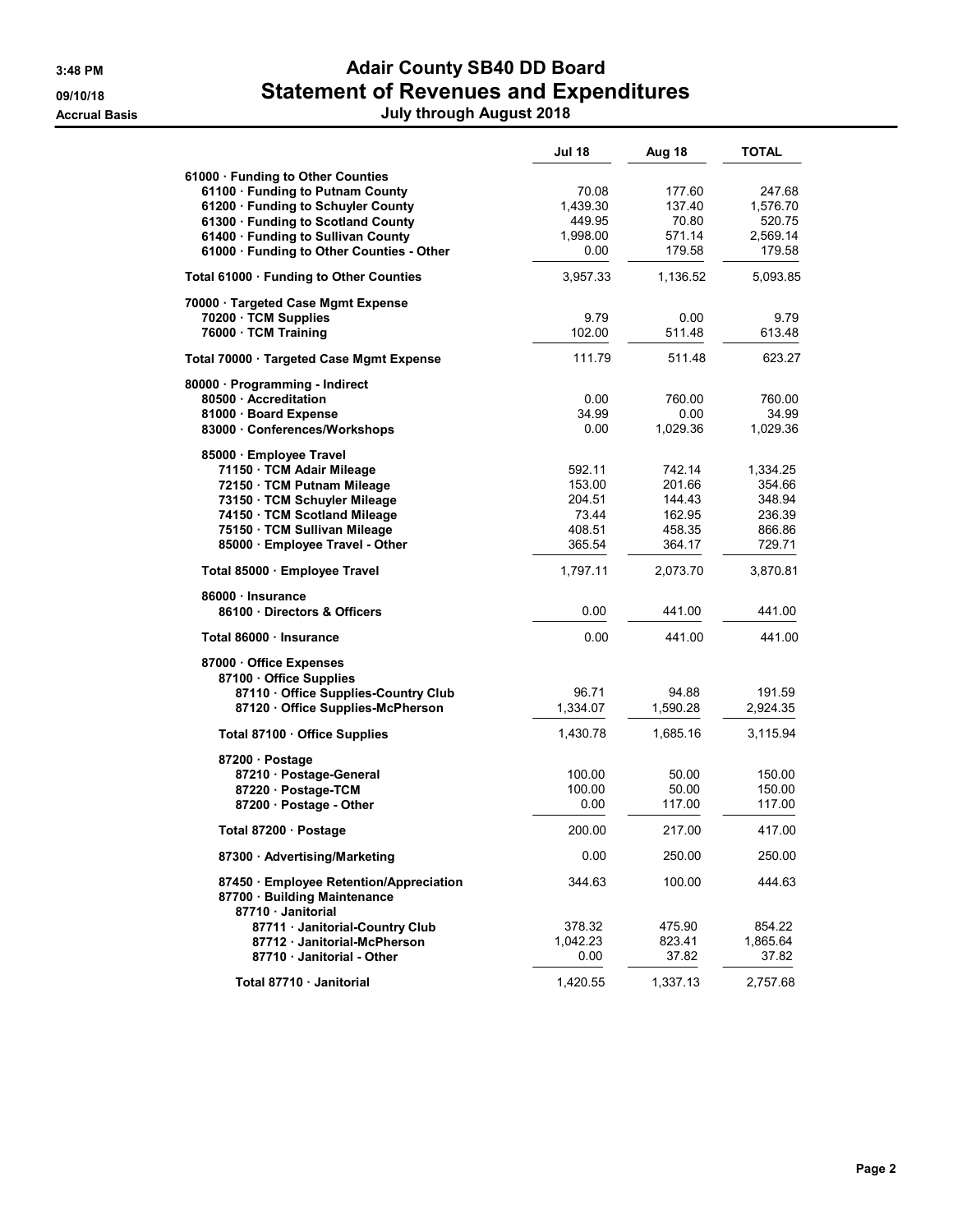## 3:48 PM **Adair County SB40 DD Board** 09/10/18 **Statement of Revenues and Expenditures**

Accrual Basis July through August 2018

|                                                                                                                                                                                                                                                                                                     | Jul 18                                                                                                 | Aug 18                                                                                                | <b>TOTAL</b>                                                                                               |
|-----------------------------------------------------------------------------------------------------------------------------------------------------------------------------------------------------------------------------------------------------------------------------------------------------|--------------------------------------------------------------------------------------------------------|-------------------------------------------------------------------------------------------------------|------------------------------------------------------------------------------------------------------------|
| 87720 Lawn Care<br>87721 Lawn Care-Country Club<br>87722 · Lawn Care-McPherson                                                                                                                                                                                                                      | 180.00<br>40.00                                                                                        | 135.00<br>30.00                                                                                       | 315.00<br>70.00                                                                                            |
| Total 87720 · Lawn Care                                                                                                                                                                                                                                                                             | 220.00                                                                                                 | 165.00                                                                                                | 385.00                                                                                                     |
| Total 87700 · Building Maintenance                                                                                                                                                                                                                                                                  | 1,640.55                                                                                               | 1,502.13                                                                                              | 3,142.68                                                                                                   |
| 87800 · Software & Technology                                                                                                                                                                                                                                                                       | 9,207.50                                                                                               | 8,500.00                                                                                              | 17,707.50                                                                                                  |
| Total 87000 · Office Expenses                                                                                                                                                                                                                                                                       | 12,823.46                                                                                              | 12.254.29                                                                                             | 25,077.75                                                                                                  |
| 87500 · Personnel<br>51000 CLC Personnel<br>51100 · CLC Center Salary Expense                                                                                                                                                                                                                       | 5,791.12                                                                                               | 5,490.38                                                                                              | 11,281.50                                                                                                  |
| Total 51000 · CLC Personnel                                                                                                                                                                                                                                                                         | 5,791.12                                                                                               | 5,490.38                                                                                              | 11,281.50                                                                                                  |
| 66000 · Payroll Expenses<br>66500 · Salary Sick<br>66700 · Salary Vacation<br>66000 · Payroll Expenses - Other                                                                                                                                                                                      | 4,542.81<br>2,899.24<br>7,658.11                                                                       | 1,785.81<br>5,622.37<br>6,244.50                                                                      | 6,328.62<br>8,521.61<br>13,902.61                                                                          |
| Total 66000 · Payroll Expenses                                                                                                                                                                                                                                                                      | 15,100.16                                                                                              | 13,652.68                                                                                             | 28,752.84                                                                                                  |
| 70300 · TCM Admin Salary<br>71110 · TCM Adair Salary Expense<br>71115 · TCM Overtime<br>72110 TCM Putnam Salary Expense<br>73110 · TCM Schuyler Salary Expense<br>74110 · TCM Scotland Salary Expense<br>75110 · TCM Sullivan Salary Expense<br>87510 · Salary Expense<br>87540 · Employee Benefits | 6,851.62<br>28,506.54<br>261.16<br>1,519.68<br>2,189.19<br>831.36<br>4,180.37<br>8,896.21<br>23,902.13 | 10,961.99<br>22,667.44<br>0.00<br>1,607.44<br>2,577.26<br>950.52<br>4,587.96<br>9,563.48<br>21,099.43 | 17,813.61<br>51,173.98<br>261.16<br>3,127.12<br>4,766.45<br>1,781.88<br>8,768.33<br>18,459.69<br>45,001.56 |
| Total 87500 · Personnel                                                                                                                                                                                                                                                                             | 98,029.54                                                                                              | 93,158.58                                                                                             | 191,188.12                                                                                                 |
| 88000 Professional Services<br>88100 · Accounting and Audit<br>88300 Consulting                                                                                                                                                                                                                     | 0.00<br>3,620.25                                                                                       | 695.00<br>0.00                                                                                        | 695.00<br>3,620.25                                                                                         |
| Total 88000 · Professional Services                                                                                                                                                                                                                                                                 | 3,620.25                                                                                               | 695.00                                                                                                | 4,315.25                                                                                                   |
| 88500 Training<br>89000 Utilities<br>89100 · Electricity<br>89110 · Electricity-Country Club<br>89120 · Electricity-McPherson<br>89130 · Electricity-314 E McPherson                                                                                                                                | 748.95<br>264.25<br>523.71<br>0.00                                                                     | 424.50<br>301.67<br>0.00<br>563.89                                                                    | 1,173.45<br>565.92<br>523.71<br>563.89                                                                     |
|                                                                                                                                                                                                                                                                                                     |                                                                                                        |                                                                                                       |                                                                                                            |
| Total 89100 · Electricity                                                                                                                                                                                                                                                                           | 787.96                                                                                                 | 865.56                                                                                                | 1,653.52                                                                                                   |
| 89220 Gas-McPherson<br>89300 Trash<br>89310 Trash-Country Club<br>89320 Trash-McPherson                                                                                                                                                                                                             | 97.50<br>58.61<br>82.46                                                                                | 70.37<br>58.47<br>82.26                                                                               | 167.87<br>117.08<br>164.72                                                                                 |
| Total 89300 Trash                                                                                                                                                                                                                                                                                   | 141.07                                                                                                 | 140.73                                                                                                | 281.80                                                                                                     |
| 89400 · Telephone & Internet<br>70250 TCM On Call Phone<br>89410 · Telephone & Internet-Country CI<br>89420 · Telephone & Internet-McPherson<br>89400 · Telephone & Internet - Other                                                                                                                | 127.79<br>81.06<br>643.53<br>63.75                                                                     | 127.70<br>145.62<br>561.69<br>$0.00\,$                                                                | 255.49<br>226.68<br>1,205.22<br>63.75                                                                      |
| Total 89400 · Telephone & Internet                                                                                                                                                                                                                                                                  | 916.13                                                                                                 | 835.01                                                                                                | 1,751.14                                                                                                   |